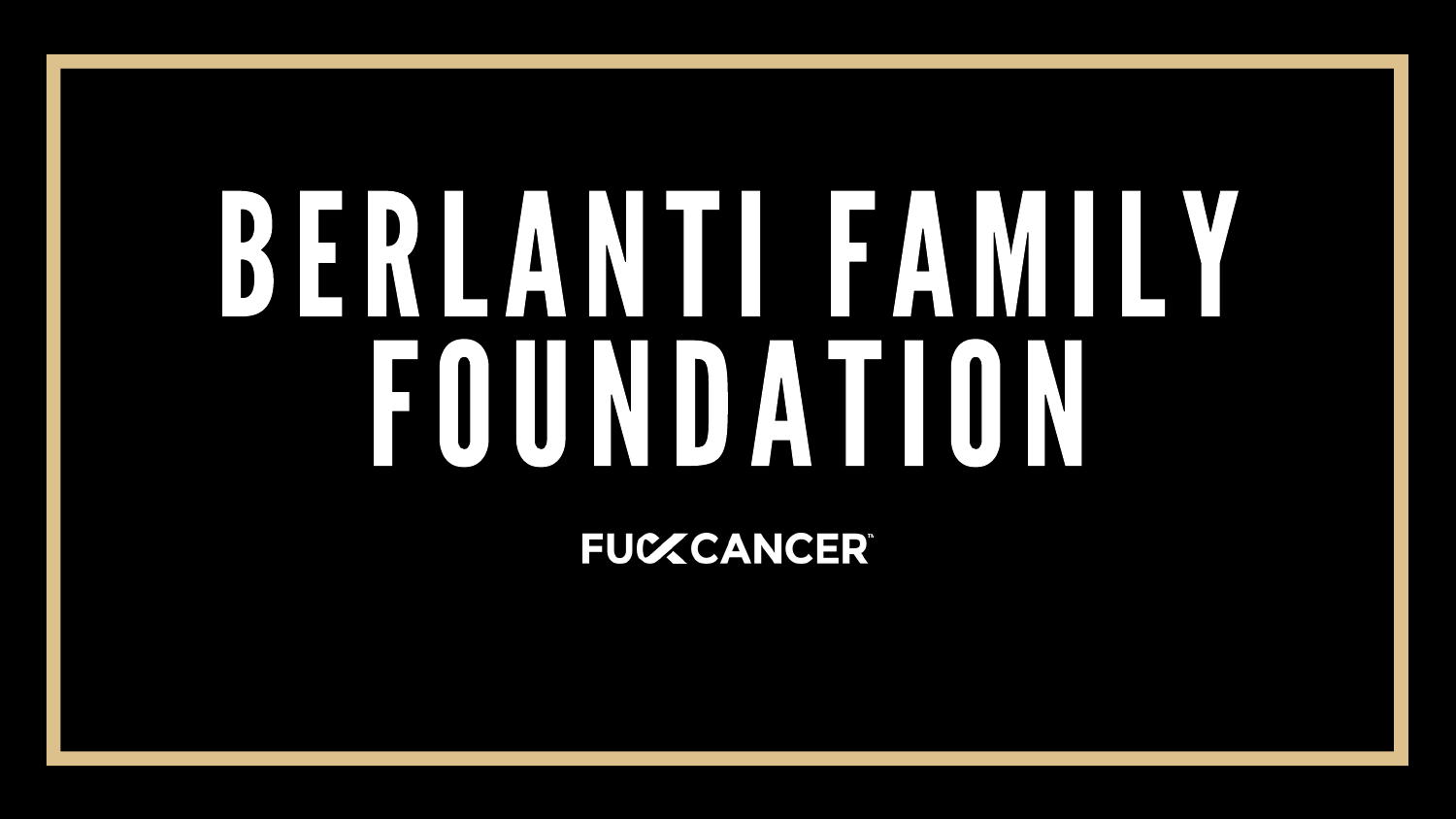### BACKGROUND:

DUE TO THE COVID-19 PANDEMIC, WE UNFORTUNATELY HAD TO CANCEL THE FUCK CANCER BARBARA BERLANTI HEROES GALA FOR BOTH 2020 AND 2021.

THE GALA IS TYPICALLY A MAJOR FUNDRAISER THAT PROVIDES CRITICAL REVENUE TO RUN OUR PROGRAMS, SUPPORT OUR COMMUNITY, AND KEEP OUR ORGANIZATION RUNNING.

THE GREAT NEWS IS, IN LIEU OF THIS YEAR'S GALA AND THANKS TO THE GENEROSITY OF GREG BERLANTI AND THE BERLANTI FAMILY FOUNDATION, WE'VE RECEIVED A MATCHING GRANT OF UP TO \$300,000 TO MAKE UP FOR A SIGNIFICANT PORTION OF THE FUNDS LOST!

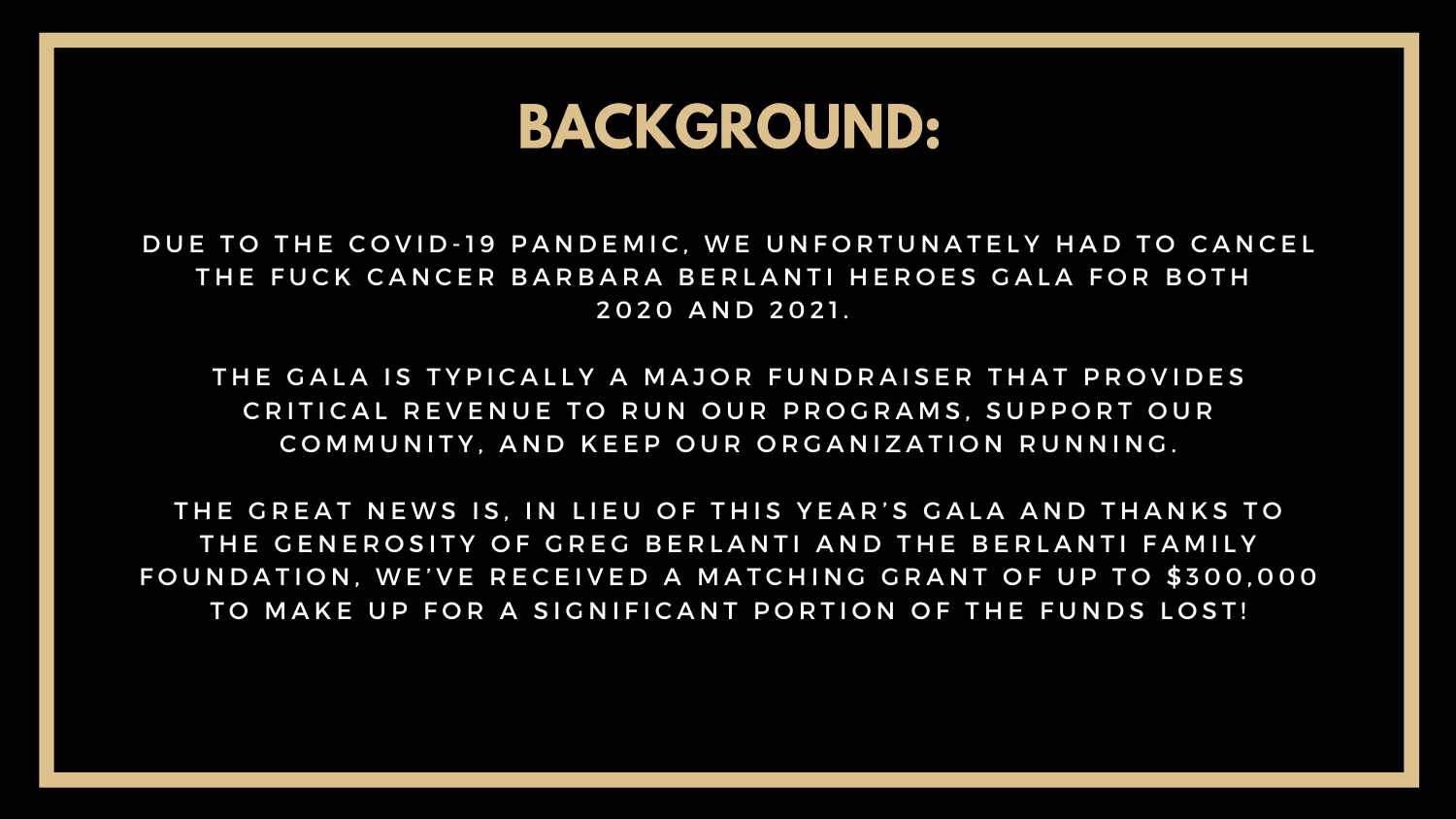## HOW YOU CAN HELP:

We're seeking donors to help us make the most of this unbelievable gift and keep our most impacted programs running.

#### YOU CAN SUPPORT IN ONE OF 3 WAYS:

- · Make a general donation of any size
- · Directly sponsor one of our programs (and get naming rights)
- · Spread the word invite your friends, partners, colleagues to join in on the  $g$  iv ing

Cancer screenings have never been more important, especially after COVID-19. By funding our clinic programs, you are helping us provide cancer screenings, HPV vaccinations, and assistance with patient navigation and follow-up.

#### \$100,000 - FUCK CANCER CARELINE

Cancer is hard. By giving to our CareLine, you're giving patients and caregivers a dedicated caseworker to help them navigate their treatment, financial aid, and the day-to-day challenges of cancer.

#### \$50,000 - HIGH SCHOOL AMBASSADORS

Our high school ambassadors are our boots on the ground when it comes to getting the word out there about cancer prevention and early detection. We provide trainings, tools, and resources so these students can become peer health educators.



Our support groups offer patients and caregivers a safe, professionally-led space for online peer support.

## SPONSORSHIP LEVELS:

#### \$10,000 - \$25,000 - VIRTUAL SUPPORT GROUPS

## \$150,000 - CLINIC PROGRAM